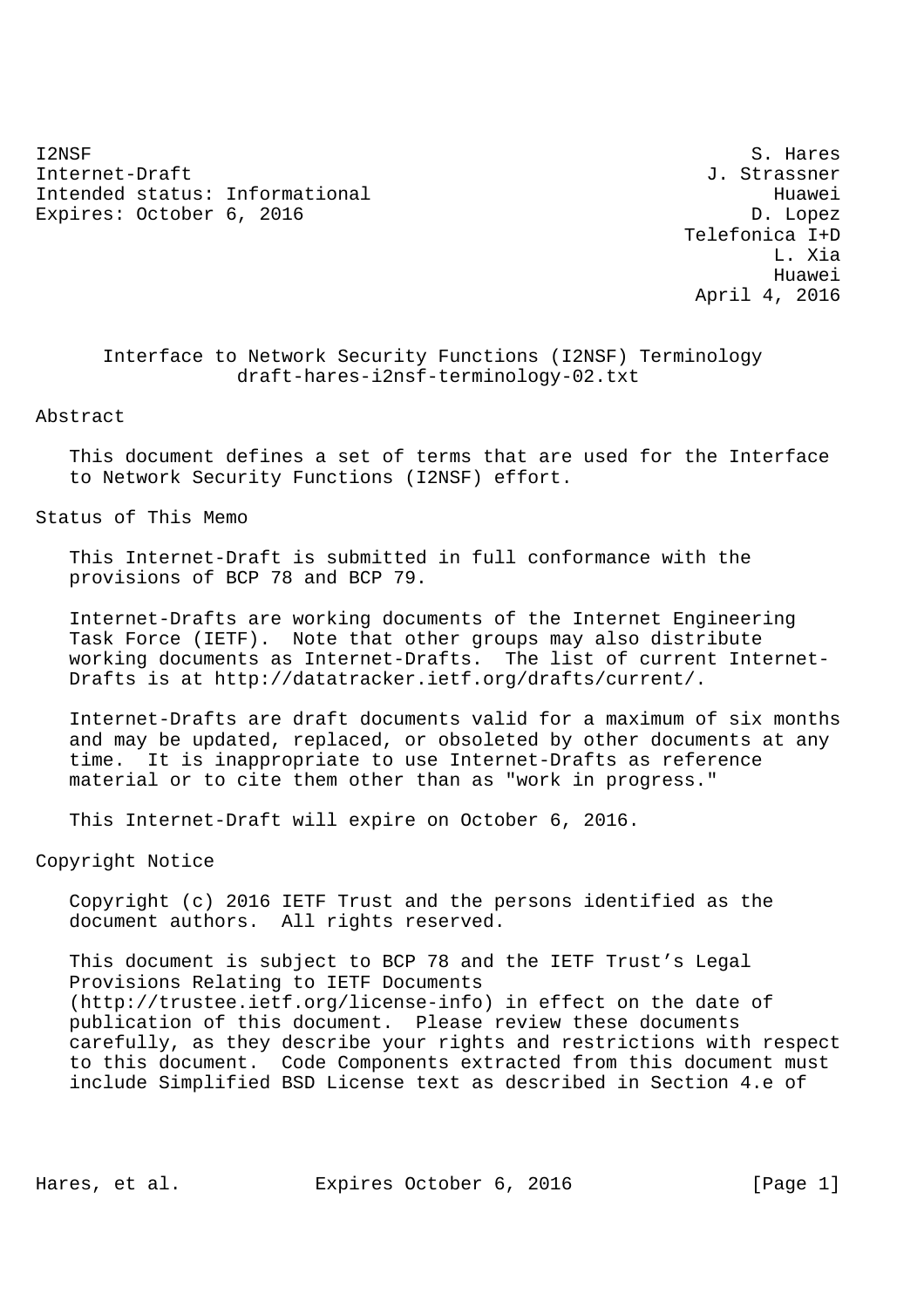the Trust Legal Provisions and are provided without warranty as described in the Simplified BSD License.

Table of Contents

| 4. Security Considerations 9  |  |
|-------------------------------|--|
|                               |  |
| 5.1. Normative References 9   |  |
| 5.2. Informative References 9 |  |
|                               |  |

## 1. Introduction

 This document defines the terminology for the Interface to Network Security Functions(I2NSF) effort. This section provides some background on I2NSF; a detailed problem statement can be found in [I-D.ietf-i2nsf-problem-and-use-cases]

 Enterprises are now considering using network security functions (NSFs) hosted by service providers due to the growing challenges and complexity in maintaining an up to date secure infrastructure that complies with regulatory requirements, while controlling costs. The hosted security service is especially attractive to small and medium size enterprises who suffer from a lack of security experts to continuously monitor, acquire new skills and propose immediate mitigations to ever increasing sets of security attacks. Small and medium-sized businesses (SMBs) are increasingly adopting cloud-based security services to replace on-premises security tools, while larger enterprises are deploying a mix of traditional (hosted) and cloud based security services.

 To meet the demand, more and more service providers are providing hosted security solutions to deliver cost-effective managed security services to enterprise customers. The hosted security services are primarily targeted at enterprises, but could also be provided to any kind of mass-market customers as well. NSFs are provided and consumed in increasingly diverse environments. Users of NSFs may consume network security services hosted by one or more providers, which may be their own enterprise, service providers, or a combination of both.

 It is out of scope in this document to define an exhaustive list of terms that are used in the security field; the reader is referred to other applicable documents, such as [RFC4949].

Hares, et al. Expires October 6, 2016 [Page 2]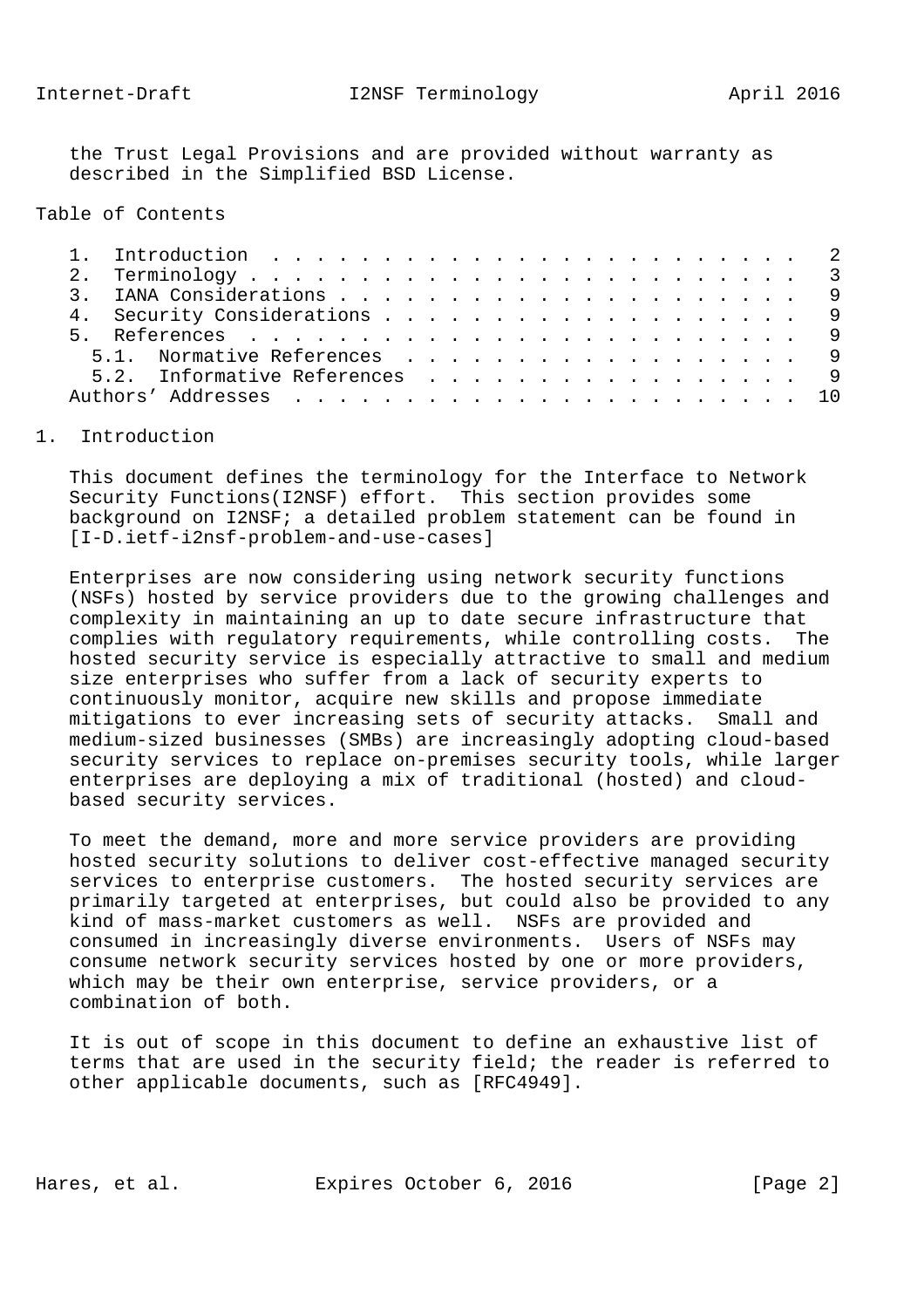- 2. Terminology
	- AAA: Authentication, Authorization, and Accounting. See individual definitions.
	- Abstraction: The definition of the salient characteristics and behavior of an object that distinguish it from all other types of objects. It manages complexity by exposing common properties between objects and processes while hiding detail that is not relevant.
	- Access Control: Protection of system resources against unauthorized access; a process by which use of system resources is regulated according to a security policy, and is permitted by only authorized entities (users, programs, processes, or other systems) according to that policy [RFC4949].
	- Accounting: The act of collecting information on resource usage for the purpose of trend analysis, auditing, billing, or cost allocation ([RFC2975] [RFC3539]
	- ACL (Acess Control List): This is a mechanism that implements access control for a system resource by enumerating the system entities that are permitted to access the resource and stating, either implicitly or explicitly, the access modes granted to each entity [RFC4949].
	- Action: Defines what is to be done when a set of conditions are met (See I2NSF Action). (from [I-D.strassner-supa-generic-policy-info-model])
	- Authentication: The act of verifying a claimed identity, in the form of a pre-existing label from a mutually known name space, as the originator of a message (message authentication) or as the end-point of a channel (entity authentication) [RFC3539].
	- Authorization: The act of determining if a particular right, such as access to some resource, can be granted to the presenter of a particular credential [RFC3539].
	- B2B: Business-to-Business.
	- Bespoke: Something made to fit a particular person, customer, or company.
	- Bespoke security management: Security management systems that are make to fit a particular customer.

Hares, et al. Expires October 6, 2016 [Page 3]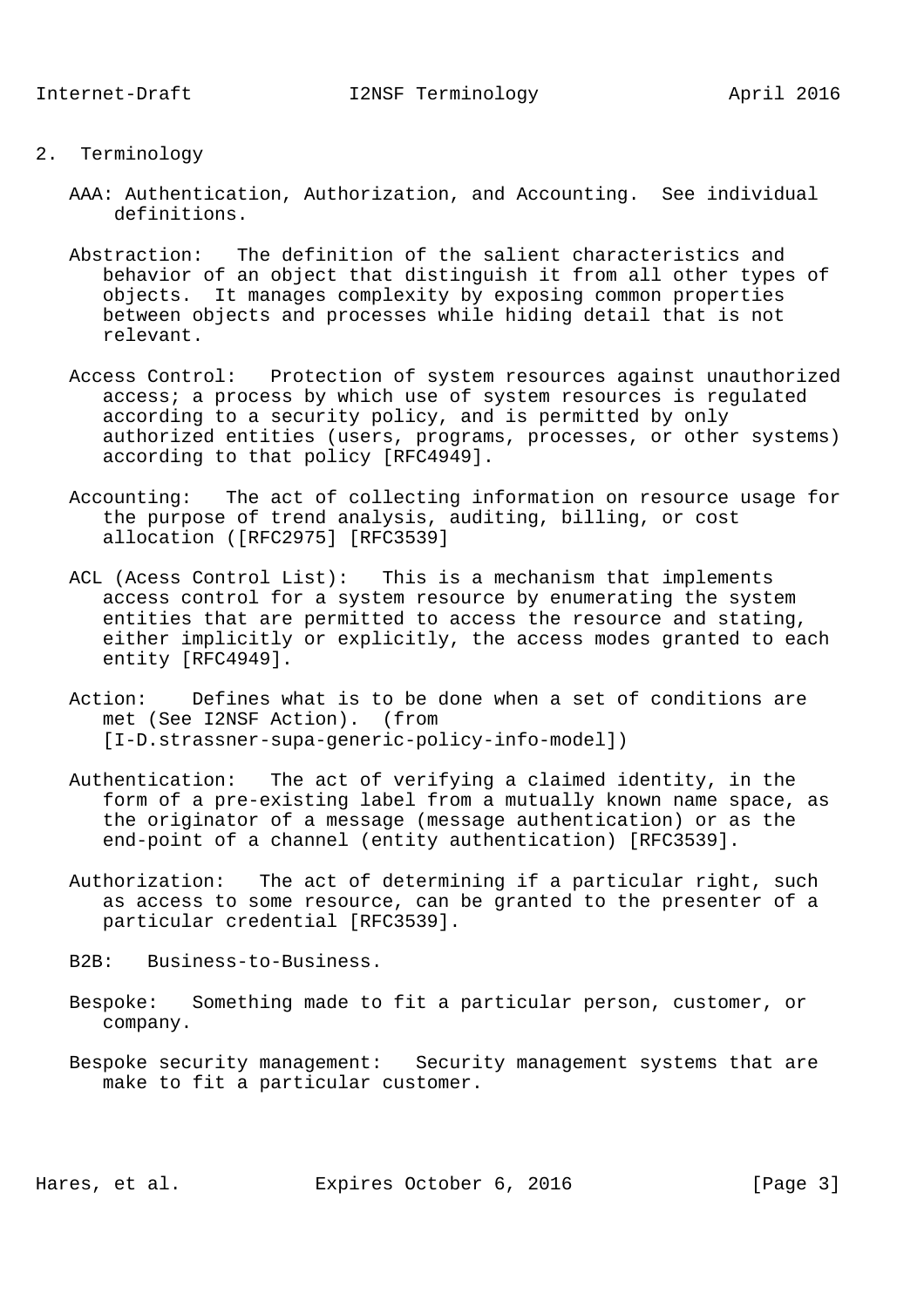- Boolean Clause: A logical statement that evaluates to either TRUE or FALSE. Also called Boolean Expression.
- Capability: Defines a set of features that are available from a managed entity (see also I2NSF Capability).
- Capability Layer: Defines an abstraction layer that exposes a set of capabilities of the I2NSF system.
- Condition: A set of attributes, features, and/or values that are to be compared with a set of known attributes, features, and/or values in order to make a decision. A Condition, when used in the context of a Policy Rule, is used to determine whether or not the set of Actions in that Policy Rule can be executed or not. Examples of an I2NSF Condition include matching attributes of a packet or flow, and comparing the internal state of a NSF to a desired state. [I-D.strassner-supa-generic-policy-info-model]
- Constraint: A constraint is a limitation or restriction. Constraints may be associated with any type of object (e.g., events, conditions, and actions in Policy Rules).
- Constraint Programming: A type of programming that uses constraints to define relations between variables in order to find a feasible (and not necessarily optimal) solution.
- Context: The Context of an Entity is a collection of measured and/ or inferred knowledge that describe the state and the environment in which an Entity exists or has existed. (from http://www.ietf.org/mail-archive/web/i2nsf/current/msg00762.html)
- Controller: TBD [Editorial: The definition is lacking content ("used interchangeably with Service Provider Security Controller or management system throughout this document") and overloaded the two terms should be split into two separate definitions in documents.]
- Customer: A business role of an entity that is involved in the definition and/or consumption of services, and the possible negotiation of a contract to use services from a Provider.

DC: Data Center

 Data Model: A representation of concepts of interest to an environment in a form that is dependent on data repository, data definition language, query language, implementation language, and protocol (typically one or more of these ) [I-D.strassner-supa-generic-policy-info-model].

Hares, et al. Expires October 6, 2016 [Page 4]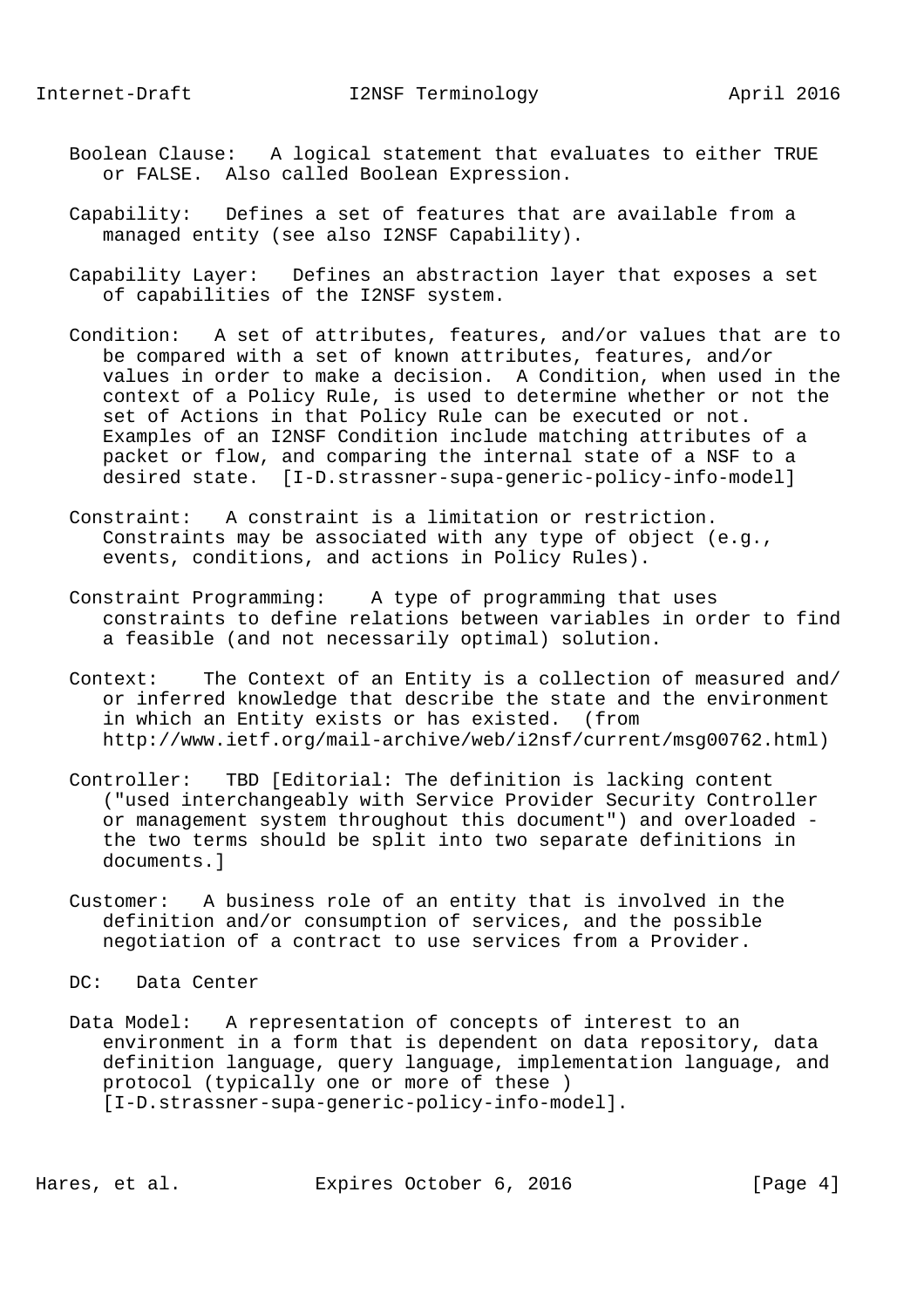- Event: An important occurrence in time of a change in the system being managed, and/or in the environment of the system being managed. Examples of an I2NSF Event include time and user actions (e.g. logon, logoff, and actions that violate an ACL). An Event, when used in the context of a Policy Rule, is used to determine whether the condition clause of an imperative Policy Rule can be evaluated or not [I-D.strassner-supa-generic-policy-info-model].
- ECA: Event Condition Action policy (a type of Policy Rule).
- Firewall (FW): A function that restricts data communication traffic to and from one of the connected networks (the one said to be 'inside' the firewall), and thus protects that network's system resources against threats from the other network (the one that is said to be 'outside' the firewall) [RFC4949]. [I-D.ietf-opsawg-firewalls]
- Flow-based NSF: A NSF that inspects network flows according to a set of policies intended for enforcing security properties. Flow based security also means that packets are inspected in the order they are received, and without modification to the packet due to the inspection process.
- I2NSF Action: An I2NSF Action is a special type of Action that is used to control and monitor aspects of flow-based Network Security Functions. Examples of I2NSF Actions include providing intrusion detection and/or protection, web and flow filtering, and deep packet inspection for packets and flows. An I2NSF Action, when used in the context of a I2NSF Policy Rule, may be executed when both the event and the condition clauses of its owning I2NSF Policy Rule evaluate to true. The execution of this action may be influenced by applicable metadata [I-D.strassner-supa-generic-policy-info-model].
- I2NSF Agent: A software component in a device that implements an NSF. It receives provisioning information and requests for operational data (e.g., monitoring data) from an I2NSF client. It is also responsible for enforcing the policies that it receives from an I2NSF client.
- I2NSF Capability: A set of features that are available from an NSF server.
- I2NSF client: A software component that uses the I2NSF framework to read, write, and/or change provisioning and operational aspects of the NSFs that it attaches to.

Hares, et al. Expires October 6, 2016 [Page 5]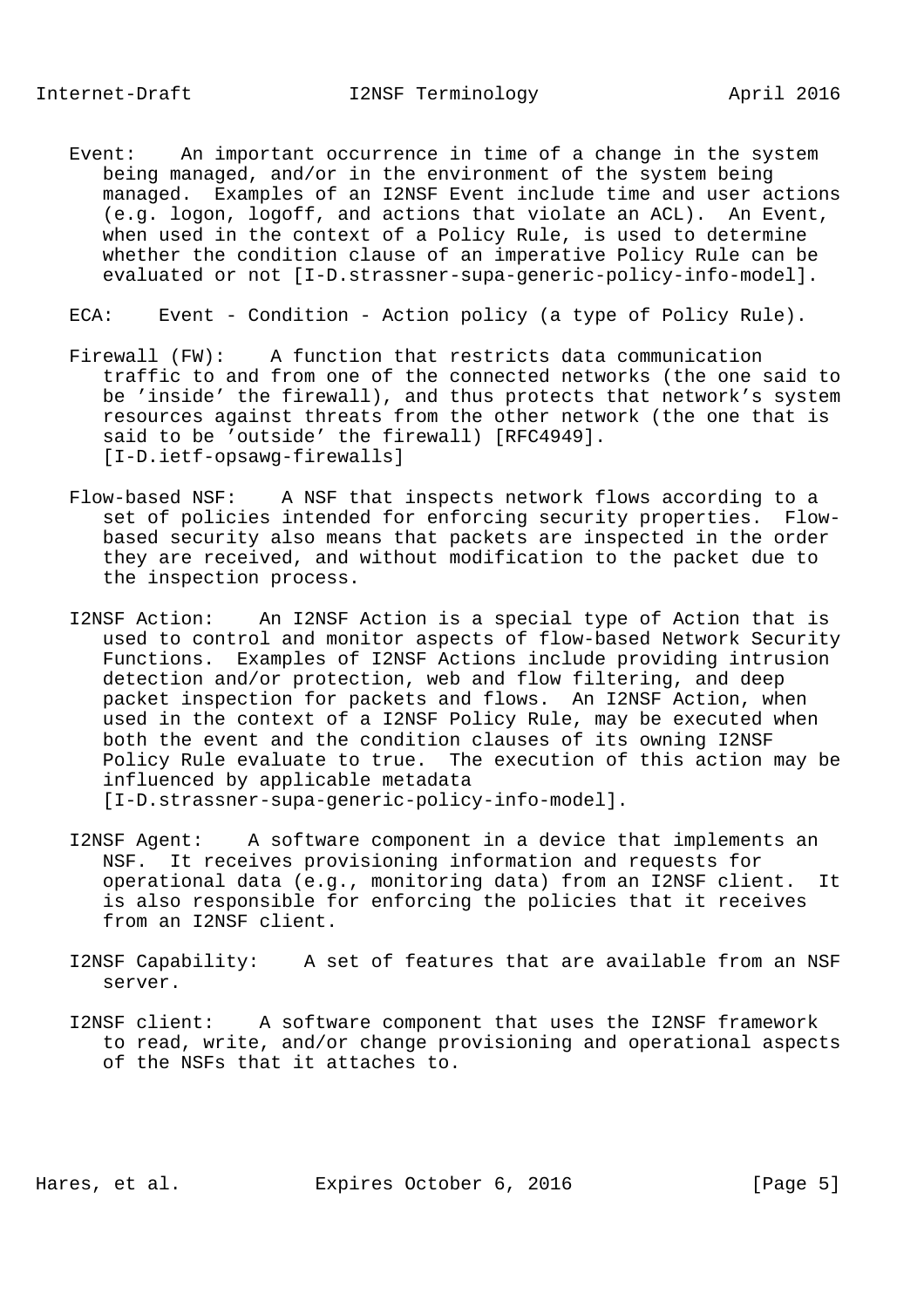- I2NSF Management System: I2NSF clients operate within a network management system, which serves as a collection and distribution point for I2NSF security provisioning and filters data.
- I2NSF Policy: A set of rules that are used to manage and control the changing or maintaining of the state of an NSF instance.
- I2NSF Policy Rule: A policy rule that is adapted for I2NSF usage. The I2NSF Policy Rule is assumed to be in ECA form (i.e., an imperative structure). Other types of programming paradigms (e.g., declarative and functional) are currently out of scope. An example of an I2NSF Policy Rule is, in pseudo-code:
	- IF <event-clause> is TRUE
		- IF <condition-clause> is TRUE

THEN execute <action-clause>

END-IF

END-IF

 In the above example, the Event, Condition, and Action portions of a Policy Rule are all \*\*Boolean Clauses\*\*.

- I2NSF Registry: A registry that contains I2NSF capability information, which can be controlled by the I2NSF Management System.
- IDS: Intrusion Detection System (see below).
- IPS: Intrusion Protection System (see below).
- Information Model: Is a representation of concepts of interest to an environment in a form that is independent of data repository, data definition language, query language, implementation language, and protocol [I-D.strassner-supa-generic-policy-info-model].
- Interface: A set of operations one object knows it can invoke on, and expose to, another object. It is a subset of all operations that a given object implements. The same object may have multiple types of interfaces to serve different purposes. An example of multiple interfaces can be seen by considering the interfaces include a firewall uses; these include:
	- \* multiple interfaces for data packets to traverse through,

Hares, et al. Expires October 6, 2016 [Page 6]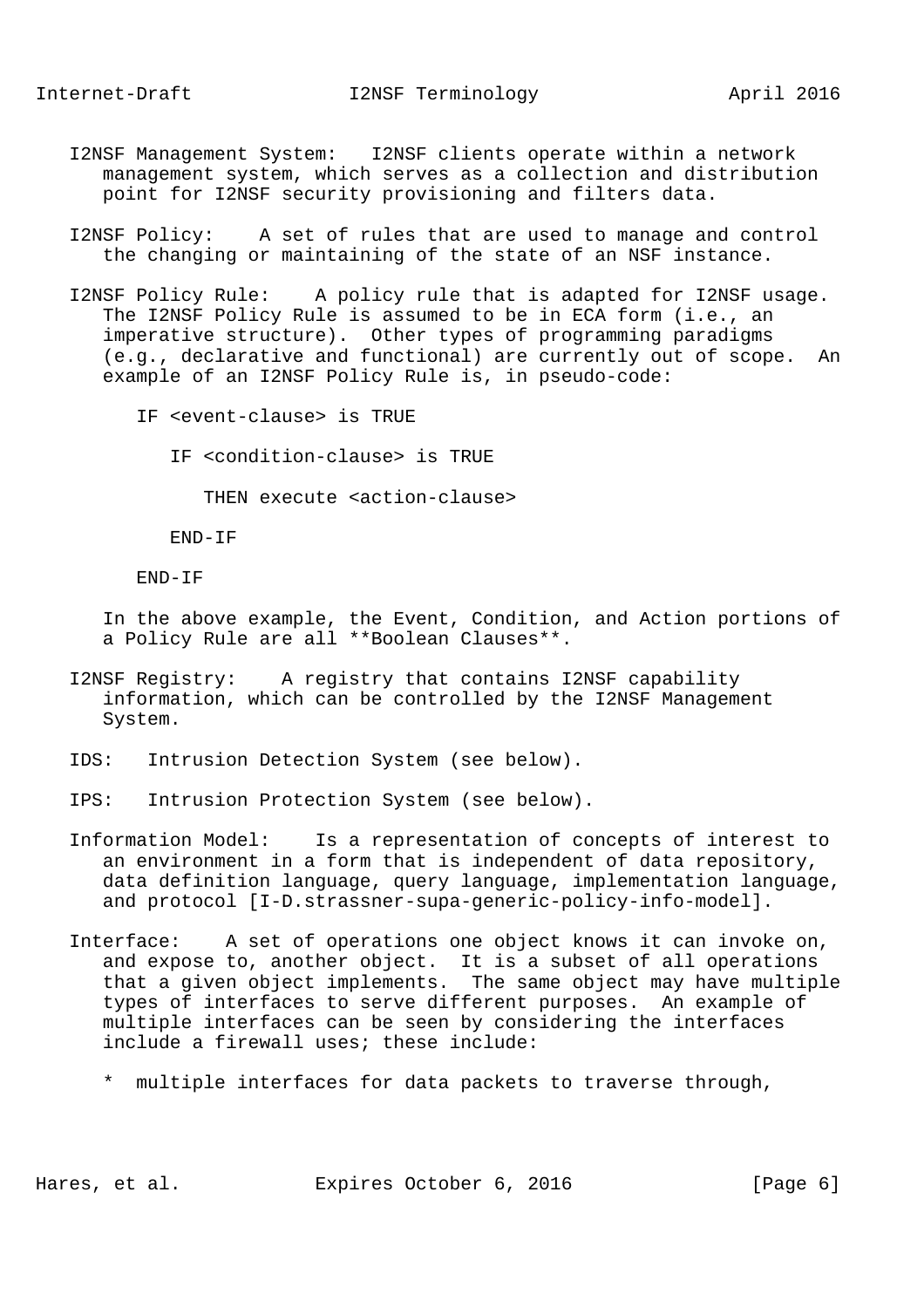- \* an interface for a controller to impose policy,or retrieve the results of execution of a policy rule.
- Intrusion Detection System (IDS): A system that detects network intrusions via a variety of filters, monitors, and/or probes. An IDS may be stateful or stateless.
- Intrusion Protection System (IPS): A system that protects against network intrusions. An IPS may be stateful or stateless.
- Metadata: Data that provides information about other data. Examples include IETF network management protocols (e.g. NETCONF, RESTCONF, IPFix) or IETF routing interfaces (I2RS). The I2NSF security interface may utilize Metadata to describe and/or prescribe characteristics and behavior of the YANG data models.
- Middlebox: Any intermediary device performing functions other than the normal, standard functions of an IP router on the datagram path between a source host and destination host [RFC3234].
- Network Security Function (NSF): Software that provides a set of security-related services. Examples include detecting unwanted activity and blocking or mitigating the effect of such unwanted activity in order to fulfil service requirements. The NSF can also help in supporting communication stream integrity and confidentiality.
- OCL (Object Constraint Language): A constraint programming language that is used to specify constraints (e.g., in UML) (from http://www.ietf.org/mail-archive/web/i2nsf/current/msg00762.html)
- Policy Rule: A set of rules that are used to manage and control the changing or maintaining of the state of one or more managed objects. Often this is shorterned to Rule or Policy (see I2NSF policy rule) [I-D.strassner-supa-generic-policy-info-model].
- Profile: A structured representation of information that characterizes the capabilities of an object, typically in a specific context. This may be used to simplify how this object interacts with other objects in its environment. [Editors note: John Strassner suggests this is a simplified definition from a variety of sources (UAProf and CC/PP). It does not mention the concept of preference, therefore John wonders if we need a different definition here.]
- Registry: is a logically centralized location containing data of a particular type; it may optionally contain metadata,

Hares, et al. Expires October 6, 2016 [Page 7]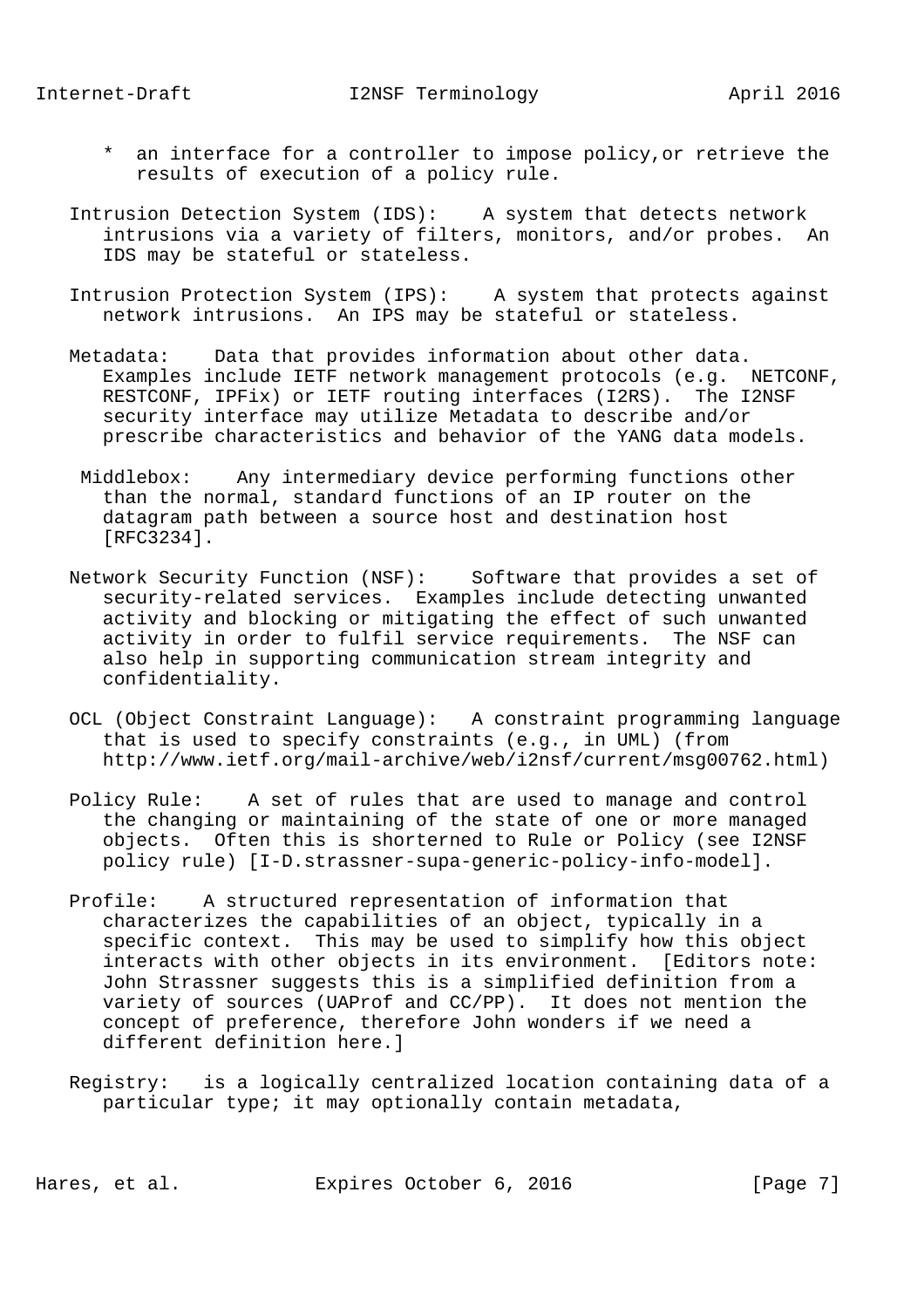relationships, and other aspects of the registered data in order to use those data effectively. An I2NSF registry is used to contain capability information that can be controlled by the controller.

- Registration Interface: An interface dedicated to requesting, receiving, editing, and deleting information in a Registry.
- Service Layer: Software that enables clients to manage security policies for their specific flows. This is also called the Client-Facing Interface.
- Service Provider Security Controller: TBD (Editorial: Place holder for a split between controller and security controller definitions.)
- Tenant: A group of users that share common access privileges to the same software. An I2NSF tenant may be physical or virtual, and may run on a variety of systems or servers.
- Vendor Facing Interface: This enables vendors to register their NSFs, along with the capabilities of their NSFs, with a logically centralized authority.
- Virtual NSF: An NSF that is deployed as a distributed virtual device.
- Virtual Network Function (VNF): A virtualized network component, such as a router, switch, security box, or AAA Servier.
- VNFM (VNF Manager): Manager of virtual network functions that creates, deletes, manages, and moves VNFs.
- VNFPool: A collection of interchangeable VNFs (i.e., each VNF has the same set of capabilities).
- Virtualization: Virtualization is a type of software that creates a non-physical version of an object. Examples include virtualized operating systems, storagte devices, and networking elements. [Editor's notes: Questions from John: Do we want or need to differentiate between different tyeps of virtualization? For example: full vs. partial vs. para-virtualization (all types of "hardware virtualization")? Do we need to introduce OS virtualization? What about application virtualization?]

Hares, et al. Expires October 6, 2016 [Page 8]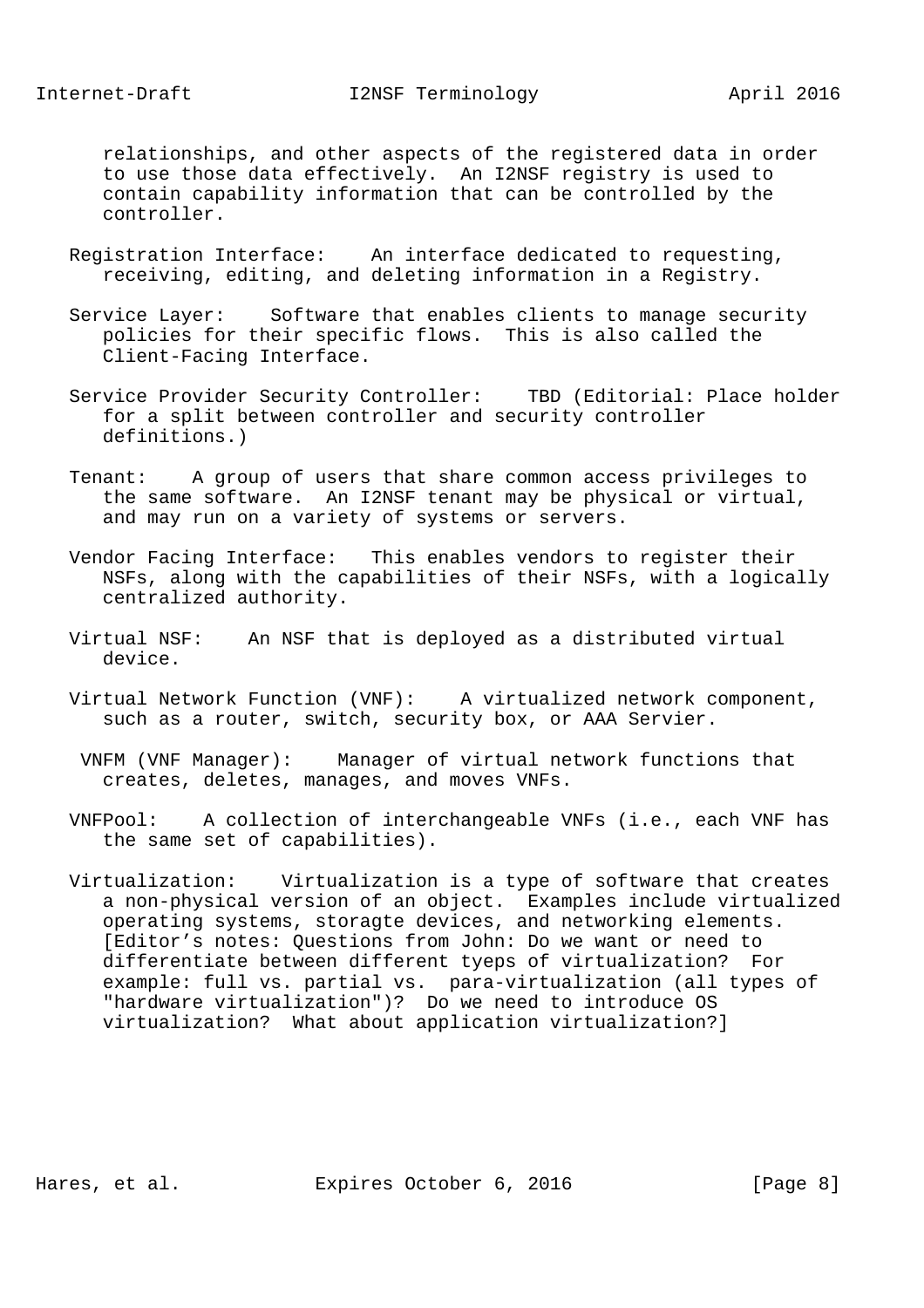3. IANA Considerations

No IANA considerations exist for this document.

4. Security Considerations

This is a terminology document with no security considerations.

- 5. References
- 5.1. Normative References
	- [RFC2119] Bradner, S., "Key words for use in RFCs to Indicate Requirement Levels", BCP 14, RFC 2119, DOI 10.17487/RFC2119, March 1997, <http://www.rfc-editor.org/info/rfc2119>.
- 5.2. Informative References

 [I-D.ietf-i2nsf-gap-analysis] Hares, S., Moskowitz, R., and D. Zhang, "Analysis of Existing work for I2NSF", draft-ietf-i2nsf-gap-analysis-00 (work in progress), February 2016.

[I-D.ietf-i2nsf-problem-and-use-cases]

 Hares, S., Dunbar, L., Lopez, D., Zarny, M., and C. Jacquenet, "I2NSF Problem Statement and Use cases", draft ietf-i2nsf-problem-and-use-cases-00 (work in progress), February 2016.

 [I-D.ietf-netmod-acl-model] Bogdanovic, D., Koushik, K., Huang, L., and D. Blair, "Network Access Control List (ACL) YANG Data Model", draft-ietf-netmod-acl-model-06 (work in progress), December 2015.

 [I-D.ietf-opsawg-firewalls] Baker, F. and P. Hoffman, "On Firewalls in Internet Security", draft-ietf-opsawg-firewalls-01 (work in progress), October 2012.

 [I-D.strassner-supa-generic-policy-info-model] Strassner, J., Halpern, J., and J. Coleman, "Generic Policy Information Model for Simplified Use of Policy Abstractions (SUPA)", draft-strassner-supa-generic-policy info-model-04 (work in progress), February 2016.

Hares, et al. Expires October 6, 2016 [Page 9]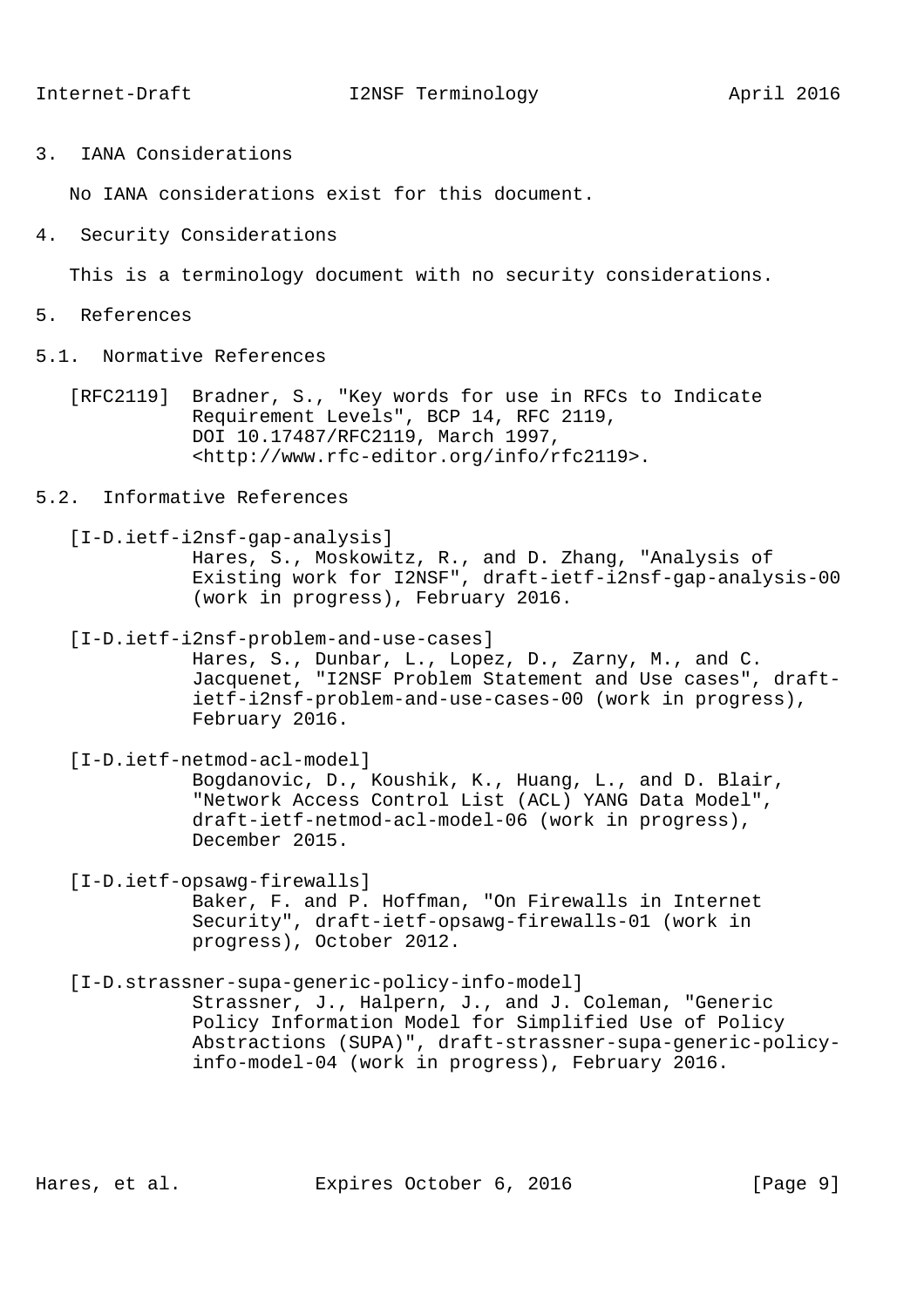- [RFC2975] Aboba, B., Arkko, J., and D. Harrington, "Introduction to Accounting Management", RFC 2975, DOI 10.17487/RFC2975, October 2000, <http://www.rfc-editor.org/info/rfc2975>.
- [RFC3198] Westerinen, A., Schnizlein, J., Strassner, J., Scherling, M., Quinn, B., Herzog, S., Huynh, A., Carlson, M., Perry, J., and S. Waldbusser, "Terminology for Policy-Based Management", RFC 3198, DOI 10.17487/RFC3198, November 2001, <http://www.rfc-editor.org/info/rfc3198>.
- [RFC3234] Carpenter, B. and S. Brim, "Middleboxes: Taxonomy and Issues", RFC 3234, DOI 10.17487/RFC3234, February 2002, <http://www.rfc-editor.org/info/rfc3234>.
- [RFC3539] Aboba, B. and J. Wood, "Authentication, Authorization and Accounting (AAA) Transport Profile", RFC 3539, DOI 10.17487/RFC3539, June 2003, <http://www.rfc-editor.org/info/rfc3539>.
- [RFC4949] Shirey, R., "Internet Security Glossary, Version 2", FYI 36, RFC 4949, DOI 10.17487/RFC4949, August 2007, <http://www.rfc-editor.org/info/rfc4949>.
- [RFC7277] Bjorklund, M., "A YANG Data Model for IP Management", RFC 7277, DOI 10.17487/RFC7277, June 2014, <http://www.rfc-editor.org/info/rfc7277>.

Authors' Addresses

 Susan Hares Huawei 7453 Hickory Hill Saline, MI 48176 USA

 Phone: +1-734-604-0332 Email: shares@ndzh.com

 John Strassner Huawei Santa Clara, CA USA

Email: John.Strassner@huawei.com

Hares, et al. Expires October 6, 2016 [Page 10]